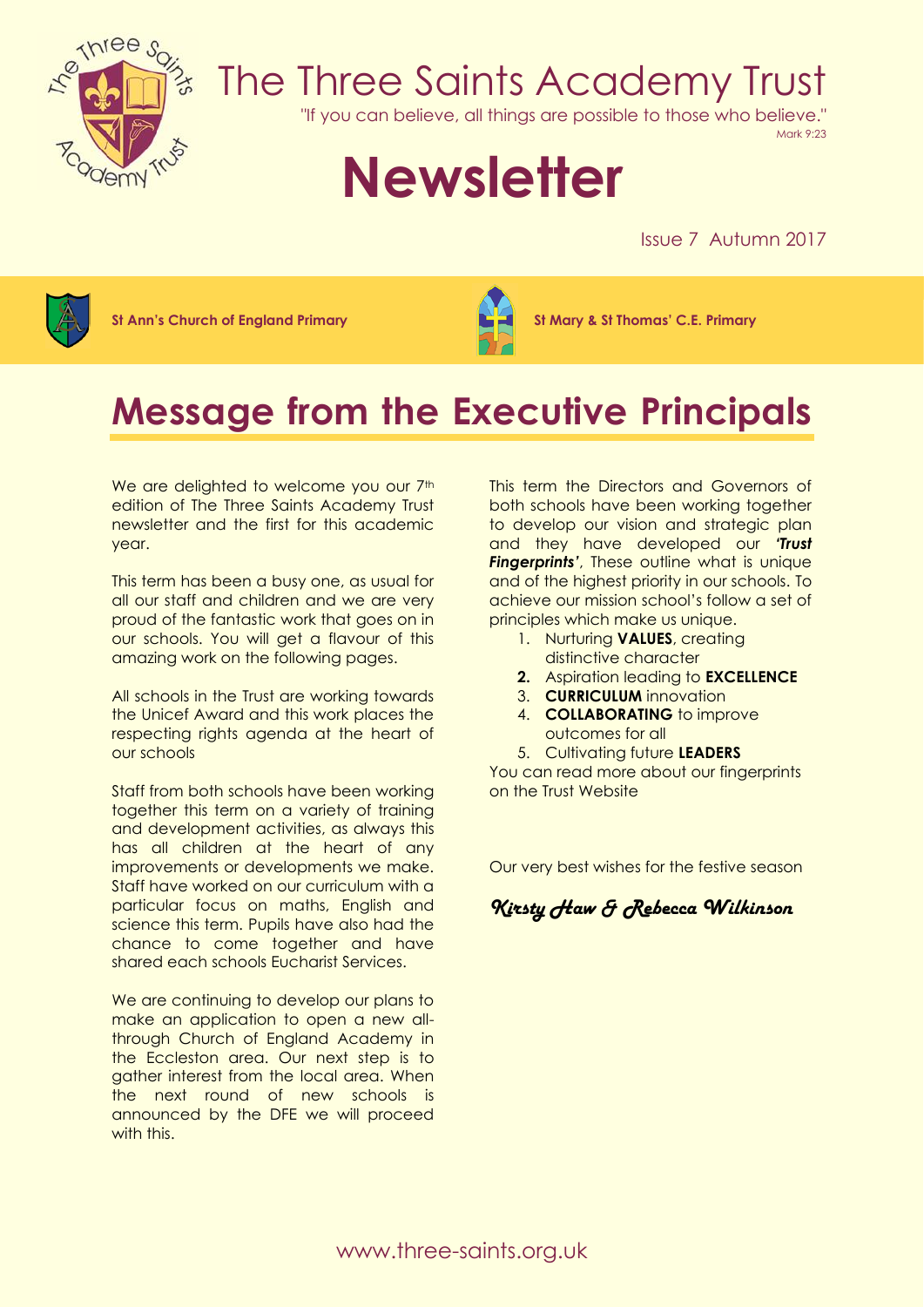

#### **UNICEF Recognition of Commitment Award**

We are thrilled to share that we have achieved the UNICEF Recognition of Commitment Award. The award acknowledges all of the work that we do to promote children's rights and how we encourage our children to respect the rights of others in school



#### **Anti-bullying Work**

As a school we are working towards our Anti-Bullying Alliance Altogether Award to celebrate the work we do in school to prevent bullying. During Anti-Bullying Week, the pupils worked together on this year's theme 'All different, all equal' which included a drama performance by Altru Drama Company, some follow up workshops and finally everybody in school wearing odd socks. We also used the week as an opportunity to host parent workshops to raise awareness about bullying and share the strategies used in our school to prevent it from happening.

#### **Arts and Poetry Exhibition**

Before half-term we held an arts and poetry fortnight taking inspiration from the book 'Where my wellies take me' by Michael and Clare Morpurgo. Each class chose a poem from the book, worked with a drama coach to learn how to recite poetry effectively and then finally performed it as a class to be used in the exhibition. Each class then created different types of art, for example ipad art in the style of David Hockney, line drawing of pressed flowers, a quilt which includes hand stitching and machine stitching and much more. We invited all parents and carers into school to have a look at our finished product-we've had fantastic feedback.

#### **St Mary& St Thomas School Band**

**Ensemble -** This half-term, our pupils have joined forces to create a school brass band. They have been learning how to read music, play music in rounds and perform for an audience. They finished their final after school session with an ensemble for their parents and carers who were very proud to hear their achievements.



**KS2 trip to see Warhorse -** A group of KS2 pupils visited Liverpool Empire Theatre this term to watch a production of Warhorse. The pupils were astounded by the acting and effects used in the show to tell the story and were eager to share their experience with their friends back at school.

#### **Production of 'Jack& the Beanstalk'**

The whole school was treated to a show of Jack and the Beanstalk earlier this term by M&M Productions. They enjoyed hearing the familiar tale and joining in with some of the familiar parts of the story.